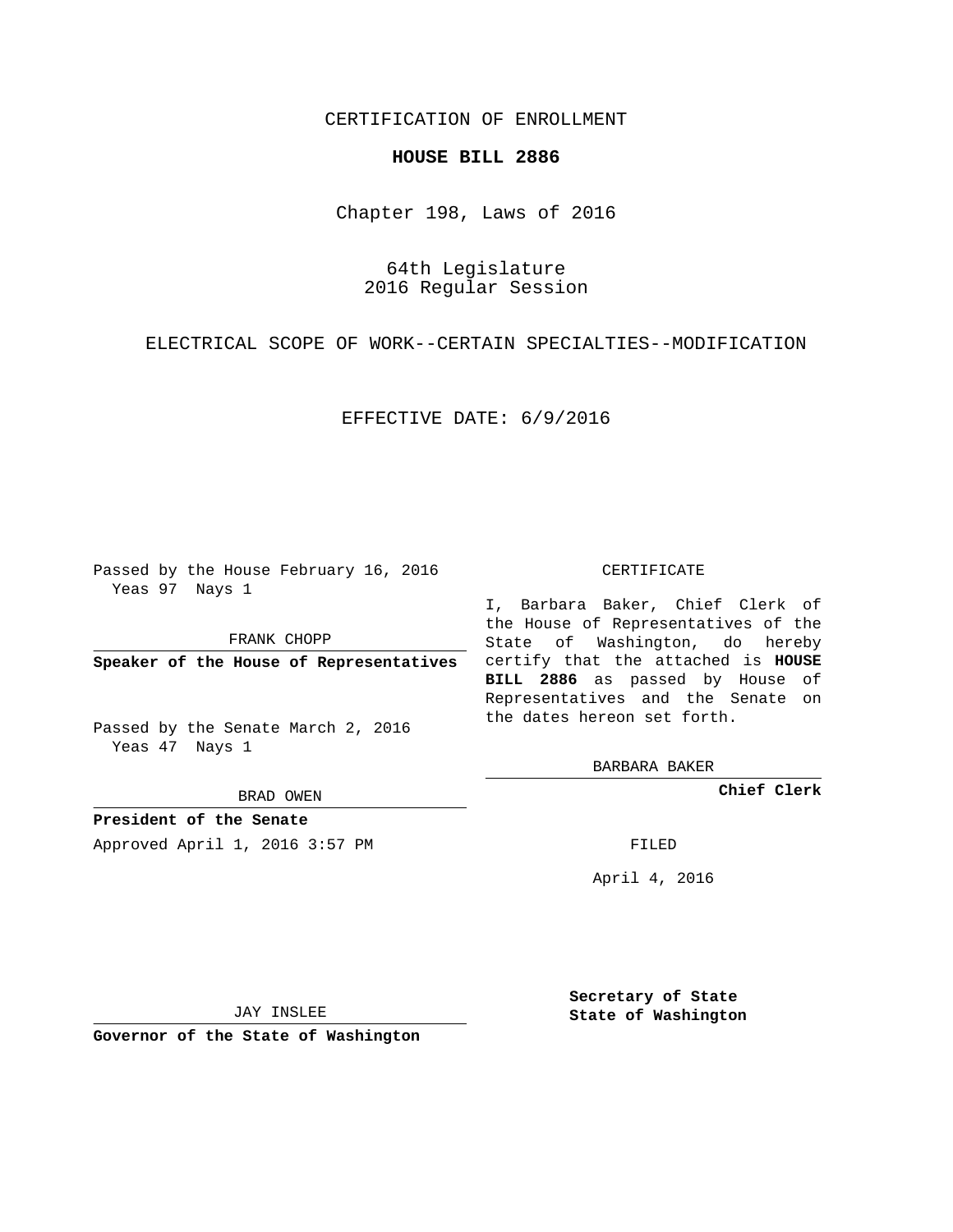# **HOUSE BILL 2886**

Passed Legislature - 2016 Regular Session

**State of Washington 64th Legislature 2016 Regular Session**

**By** Representative Manweller

Read first time 01/25/16. Referred to Committee on Labor & Workplace Standards.

 AN ACT Relating to electrical scope of practice; amending RCW 19.28.095 and 19.28.191; and reenacting and amending RCW 19.28.400.

BE IT ENACTED BY THE LEGISLATURE OF THE STATE OF WASHINGTON:

 **Sec. 1.** RCW 19.28.095 and 2003 c 399 s 602 are each amended to 5 read as follows:

 (1) The scope of work for the equipment repair specialty involves servicing, maintaining, repairing, or replacing utilization equipment or wiring, appliances, devices, or equipment as specified by rule of 9 the department.

 (2) "Utilization equipment" means equipment that is: (a) Self- contained on a single skid or frame; (b) factory built to standardized sizes or types; (c) listed or field evaluated by a laboratory or approved by the department under WAC 296-46B-030; and (d) connected as a single unit to a single source of electrical power limited to a maximum of six hundred volts. The equipment may also be connected to a separate single source of electrical control power limited to a maximum of two hundred fifty volts. Utilization equipment does not include devices used for occupant space heating by industrial, commercial, hospital, educational, public, and private 20 commercial buildings, and other end users.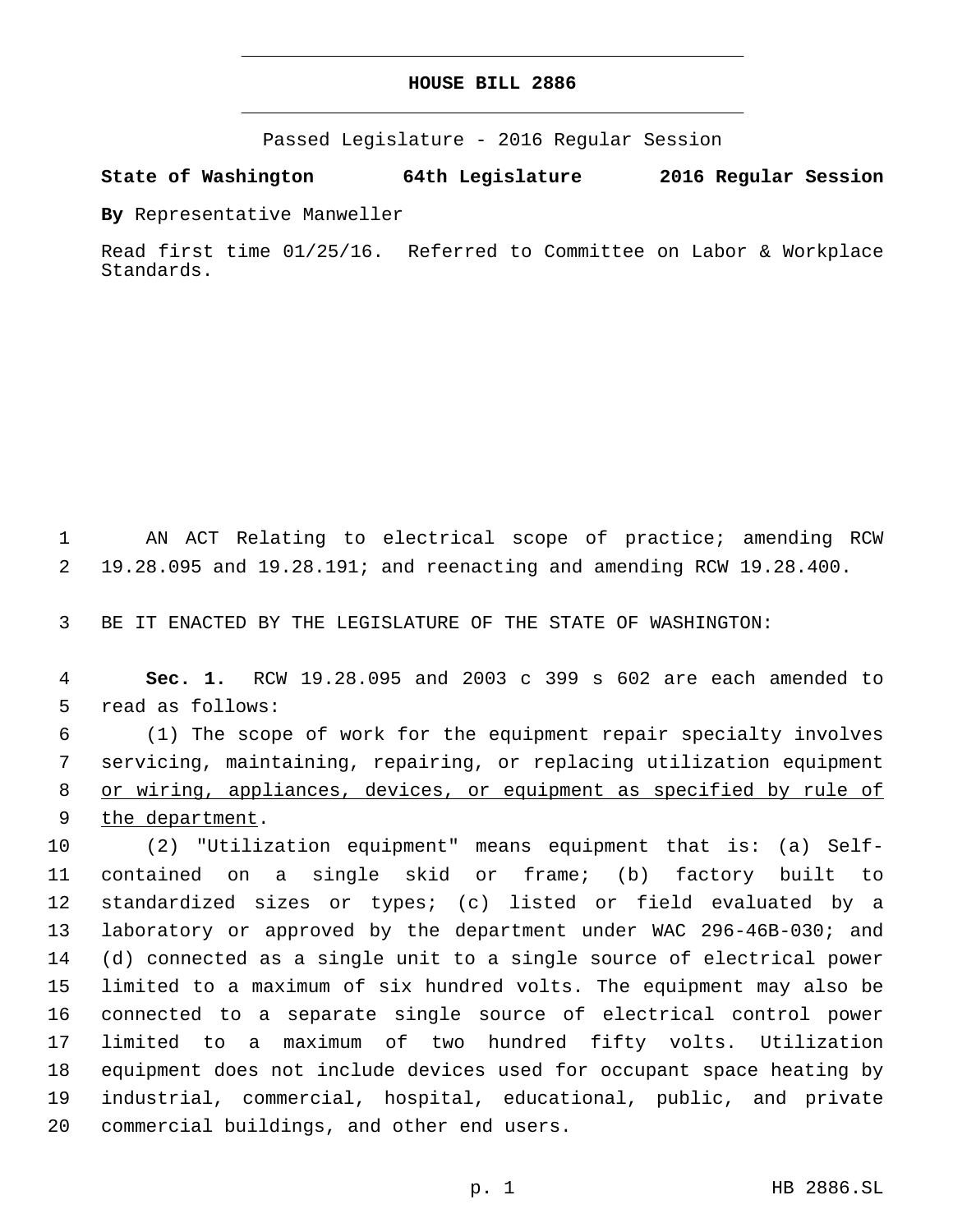(3) "Servicing, maintaining, repairing, or replacing utilization 2 equipment" includes:

 (a) The like-in-kind replacement of the equipment if the same unmodified electrical circuit is used to supply the equipment being 5 replaced;

 (b) The like-in-kind replacement or repair of remote control components that are integral to the operation of the equipment;

 (c) The like-in-kind replacement or repair of electrical 9 components within the equipment; and

 (d) The disconnection, replacement, and reconnection of low- voltage control and line voltage supply whips not over six feet in length provided there are no modifications to the characteristics of 13 the branch circuit.

 (4) "Servicing, maintaining, repairing, or replacing utilization 15 equipment" does not include:

 (a) The installation, repair, or modification of wiring that interconnects equipment and/or remote components, branch circuit conductors, services, feeders, panelboards, disconnect switches, motor control centers, remote magnetic starters/contactors, or raceway/conductor systems interconnecting multiple equipment or other 21 electrical components;

 (b) Any work providing electrical feeds into the power distribution unit or installation of conduits and raceways; or

 (c) Any electrical work governed under article(s) 500, 501, 502, 503, 504, 505, 510, 511, 513, 514, 515, or 516 NEC (i.e., classified locations), except for electrical work in sewage pumping stations.

 **Sec. 2.** RCW 19.28.191 and 2014 c 156 s 2 are each amended to read as follows:28

 (1) Upon receipt of the application, the department shall review the application and determine whether the applicant is eligible to take an examination for the master journey level electrician, journey level electrician, master specialty electrician, or specialty 33 electrician certificate of competency.

 (a) Before July 1, 2005, an applicant who possesses a valid journey level electrician certificate of competency in effect for the previous four years and a valid general administrator's certificate may apply for a master journey level electrician certificate of 38 competency without examination.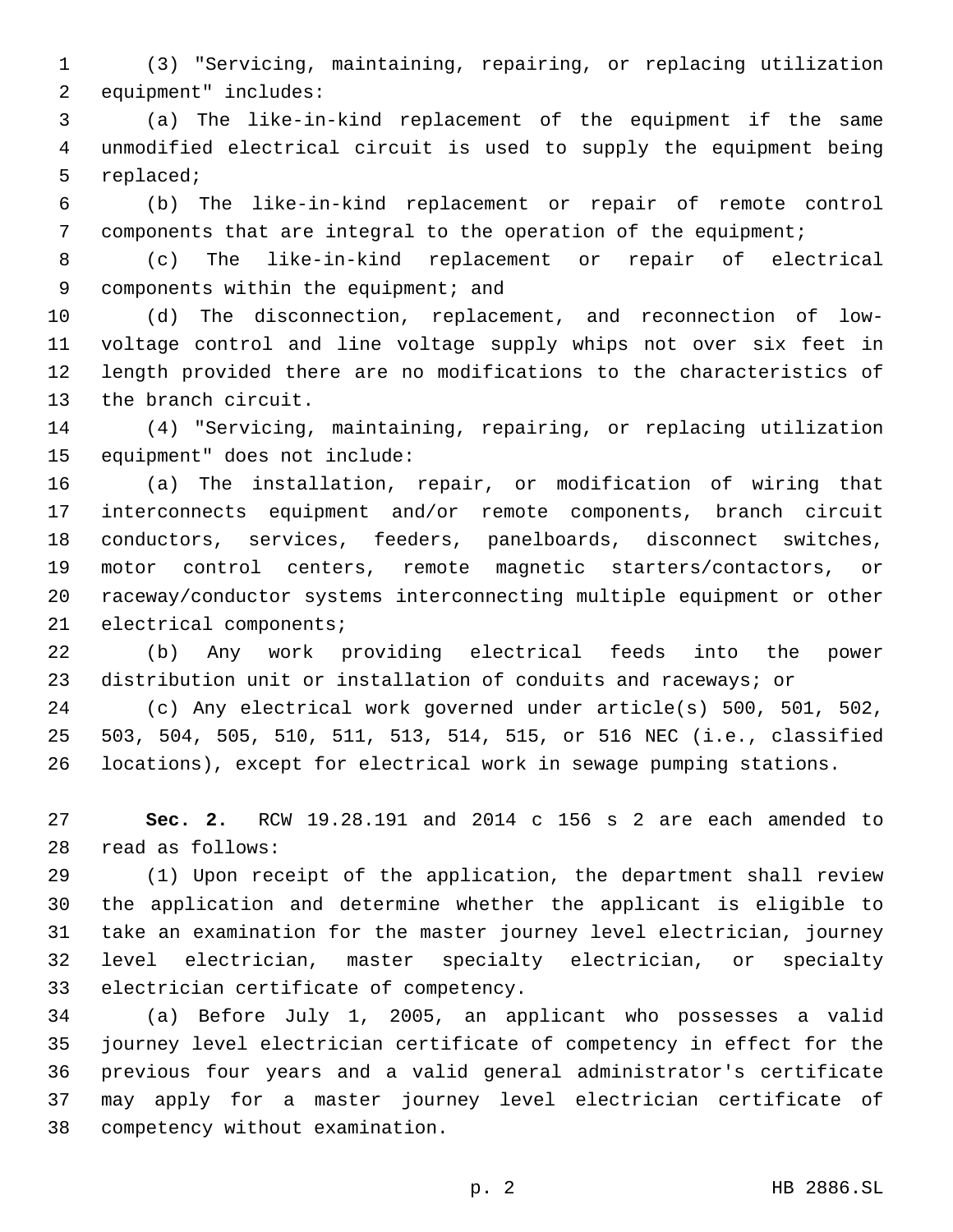(b) Before July 1, 2005, an applicant who possesses a valid specialty electrician certificate of competency, in the specialty applied for, for the previous two years and a valid specialty administrator's certificate, in the specialty applied for, may apply for a master specialty electrician certificate of competency without 6 examination.

 (c) Before December 1, 2003, the following persons may obtain an equipment repair specialty electrician certificate of competency without examination:9

 (i) A person who has successfully completed an apprenticeship program approved under chapter 49.04 RCW for the machinist trade; and

 (ii) A person who provides evidence in a form prescribed by the department affirming that: (A) He or she was employed as of April 1, 2003, by a factory-authorized equipment dealer or service company; and (B) he or she has worked in equipment repair for a minimum of 16 four thousand hours.

 (d) To be eligible to take the examination for a master journey level electrician certificate of competency, the applicant must have possessed a valid journey level electrician certificate of competency 20 for four years.

 (e) To be eligible to take the examination for a master specialty electrician certificate of competency, the applicant must have possessed a valid specialty electrician certificate of competency, in 24 the specialty applied for, for two years.

 (f) To be eligible to take the examination for a journey level certificate of competency, the applicant must have:

 (i) Worked in the electrical construction trade for a minimum of eight thousand hours, of which four thousand hours shall be in industrial or commercial electrical installation under the supervision of a master journey level electrician or journey level electrician and not more than a total of four thousand hours in all specialties under the supervision of a master journey level electrician, journey level electrician, master specialty electrician working in that electrician's specialty, or specialty electrician working in that electrician's specialty. Specialty electricians with less than a four thousand hour work experience requirement cannot credit the time required to obtain that specialty towards qualifying 38 to become a journey level electrician; or

 (ii) Successfully completed an apprenticeship program approved under chapter 49.04 RCW for the electrical construction trade.

p. 3 HB 2886.SL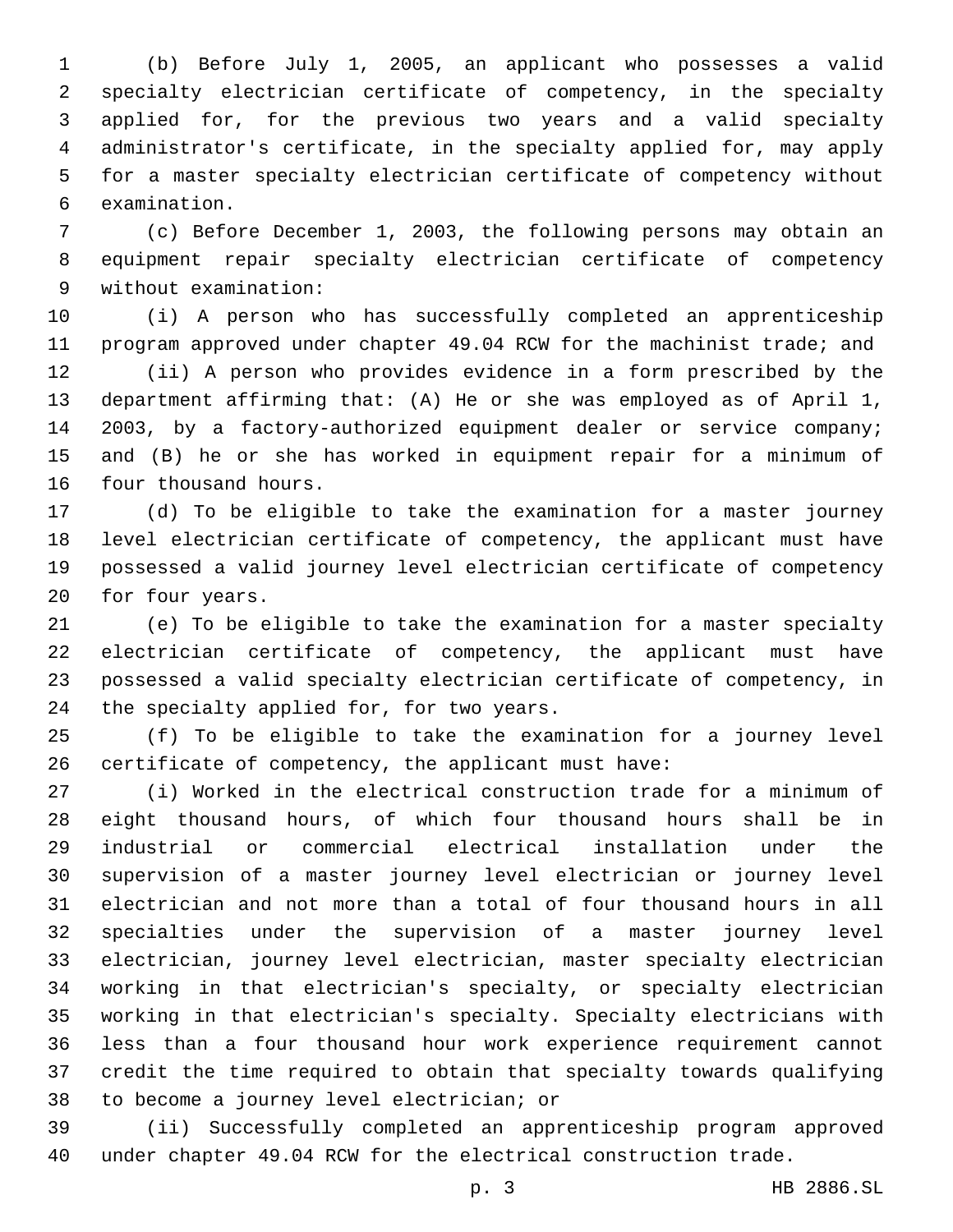(g)(i) To be eligible to take the examination for a specialty electrician certificate of competency, the applicant must have:

 (A) Worked in the residential (as specified in WAC 296-46B-920(2)(a)), pump and irrigation (as specified in WAC 296-46B-920(2)(b)), sign (as specified in WAC 296-46B-920(2)(d)), limited energy (as specified in WAC 296-46B-920(2)(e)), nonresidential maintenance (as specified in WAC 296-46B-920(2)(g)), or other new nonresidential specialties as determined by the department in rule under the supervision of a master journey level electrician, journey level electrician, master specialty electrician working in that electrician's specialty, or specialty electrician working in that electrician's specialty for a minimum of four 13 thousand hours;

 (B) Worked in the appliance repair specialty as determined by the department in rule, restricted nonresidential maintenance as determined by the department in rule, the equipment repair specialty as determined by the department in rule, the pump and irrigation specialty other than as defined by (g)(i)(A) of this subsection or domestic pump specialty as determined by the department in rule, or a specialty other than the designated specialties in (g)(i)(A) of this subsection for a minimum of the initial ninety days, or longer if set by rule by the department. The restricted nonresidential maintenance specialty is limited to a maximum of 277 volts and 20 amperes for lighting branch circuits and/or a maximum of 250 volts and 60 amperes 25 for other circuits( $(-$  but excludes)) excluding the replacement or 26 repair of circuit breakers. The department may alter the scope of work for the restricted nonresidential maintenance specialty by rule. The initial period must be spent under one hundred percent supervision of a master journey level electrician, journey level electrician, master specialty electrician working in that electrician's specialty, or specialty electrician working in that electrician's specialty. After this initial period, a person may take the specialty examination. If the person passes the examination, the person may work unsupervised for the balance of the minimum hours required for certification. A person may not be certified as a specialty electrician in the appliance repair specialty or in a specialty other than the designated specialties in (g)(i)(A) of this subsection, however, until the person has worked a minimum of two thousand hours in that specialty, or longer if set by rule by the 40 department; or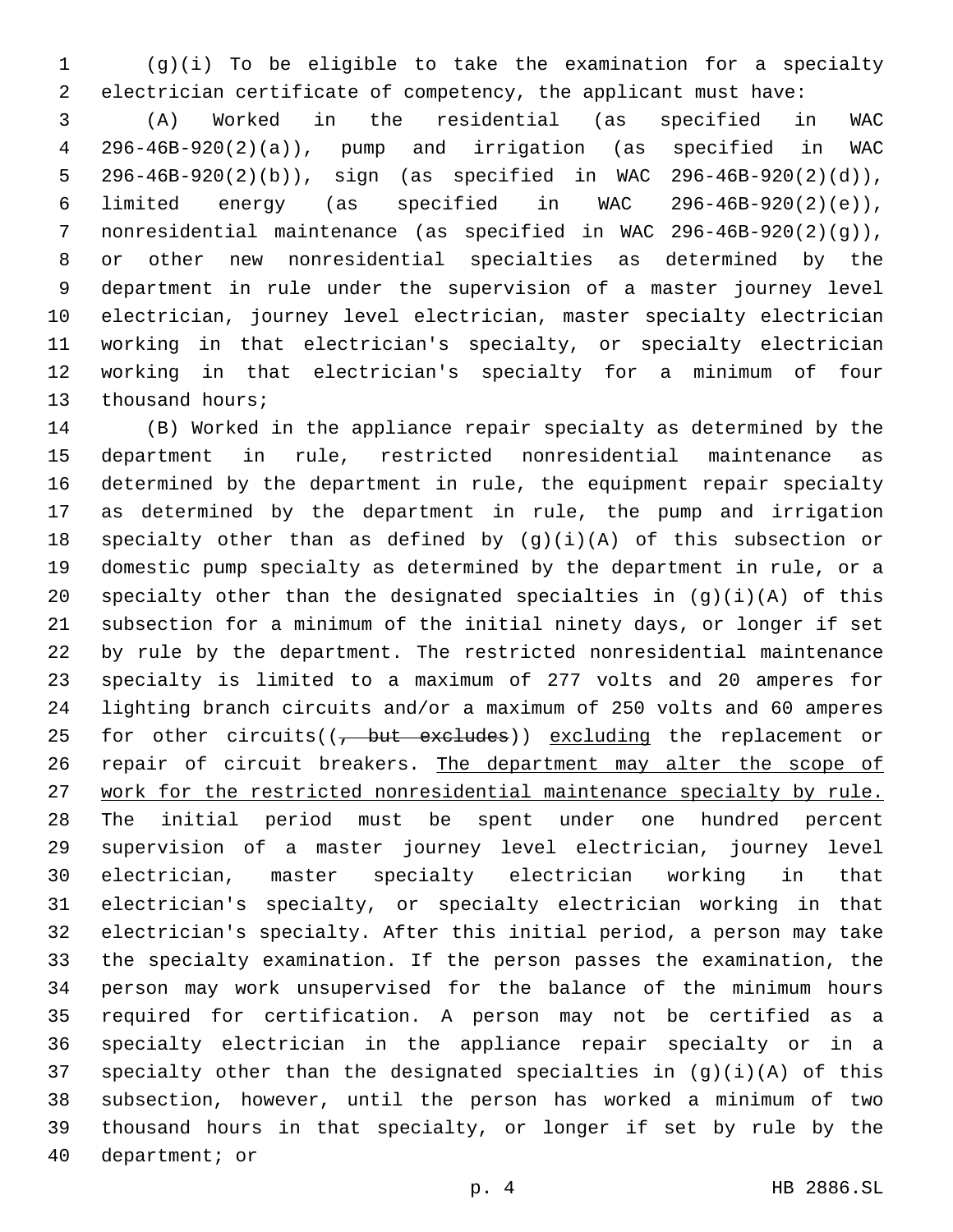(C) Successfully completed an approved apprenticeship program under chapter 49.04 RCW for the applicant's specialty in the 3 electrical construction trade.

 (ii) In meeting the training requirements for the pump and irrigation or domestic pump specialties, the individual shall be allowed to obtain the experience required by this section at the same time the individual is meeting the experience required by RCW 18.106.040(1)(c). After meeting the training requirements provided in this section, the individual may take the examination and upon passing the examination, meeting additional training requirements as may still be required for those seeking a pump and irrigation, or a domestic pump specialty certificate as defined by rule, and paying the applicable fees, the individual must be issued the appropriate certificate. The department may include an examination for specialty plumbing certificate defined in RCW 18.106.010(10)(c) with the examination required by this section. The department, by rule and in consultation with the electrical board, may establish additional equivalent ways to gain the experience requirements required by this subsection. Individuals who are able to provide evidence to the department, prior to January 1, 2007, that they have been employed as a pump installer in the pump and irrigation or domestic pump business by an appropriately licensed electrical contractor, registered general contractor defined by chapter 18.27 RCW, or appropriate general specialty contractor defined by chapter 18.27 RCW for not less than eight thousand hours in the most recent six calendar years shall be issued the appropriate certificate by the department upon receiving such documentation and applicable fees. The department shall establish a single document for those who have received both an electrical specialty certification as defined by this subsection and have also met the certification requirements for the specialty plumber as defined by RCW 18.106.010(10)(c), showing that the individual has received both certifications. No other experience or 33 training requirements may be imposed.

 (iii) Before July 1, 2015, an applicant possessing an electrical training certificate issued by the department is eligible to apply one hour of every two hours of unsupervised telecommunications system installation work experience toward eligibility for examination for a limited energy system certificate of competency (as specified in WAC 39 296-46B-920(2)(e)), if: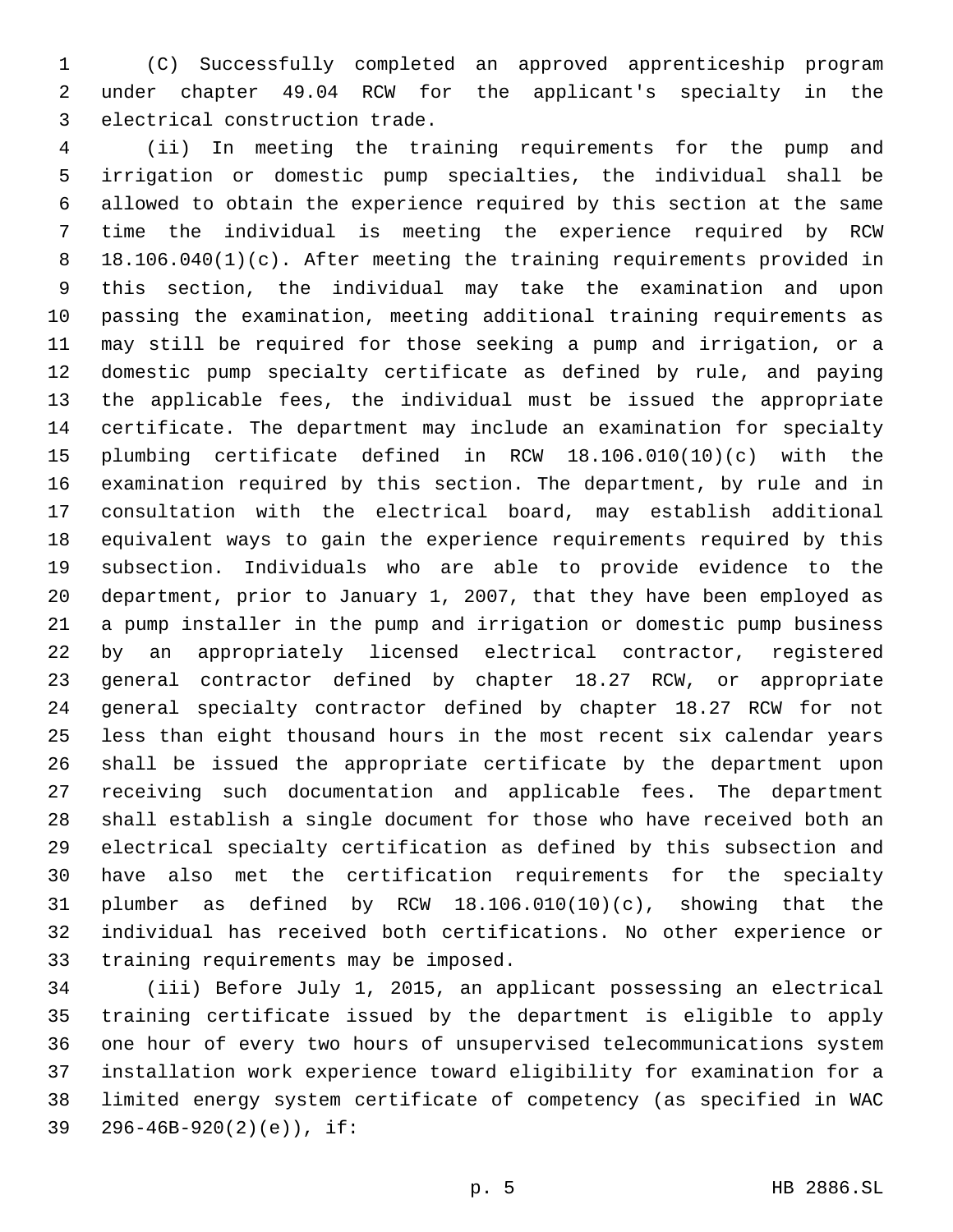(A) The telecommunications work experience was obtained while employed by a contractor licensed under this chapter as a general electrical contractor (as specified in WAC 296-46B-920(1)) or limited energy system specialty contractor (as specified in WAC  $296-46B-920(2)(e)$ ; and

 (B) Evidence of the telecommunications work experience is submitted in the form of an affidavit prescribed by the department.

 (h) Any applicant for a journey level electrician certificate of competency who has successfully completed a two-year program in the electrical construction trade at public community or technical colleges, or not-for-profit nationally accredited technical or trade schools licensed by the workforce training and education coordinating board under chapter 28C.10 RCW, may substitute up to two years of the technical or trade school program for two years of work experience under a master journey level electrician or journey level electrician. The applicant shall obtain the additional two years of work experience required in industrial or commercial electrical installation prior to the beginning, or after the completion, of the technical school program. Any applicant who has received training in the electrical construction trade in the armed service of the United States may be eligible to apply armed service work experience towards qualification to take the examination for the journey level 23 electrician certificate of competency.

 (i) An applicant for a specialty electrician certificate of competency who, after January 1, 2000, has successfully completed a two-year program in the electrical construction trade at a public community or technical college, or a not-for-profit nationally accredited technical or trade school licensed by the workforce training and education coordinating board under chapter 28C.10 RCW, may substitute up to one year of the technical or trade school program for one year of work experience under a master journey level electrician, journey level electrician, master specialty electrician working in that electrician's specialty, or specialty electrician working in that electrician's specialty. Any applicant who has received training in the electrical construction trade in the armed services of the United States may be eligible to apply armed service work experience towards qualification to take the examination for an appropriate specialty electrician certificate of competency.

 (j) The department must determine whether hours of training and experience in the armed services or school program are in the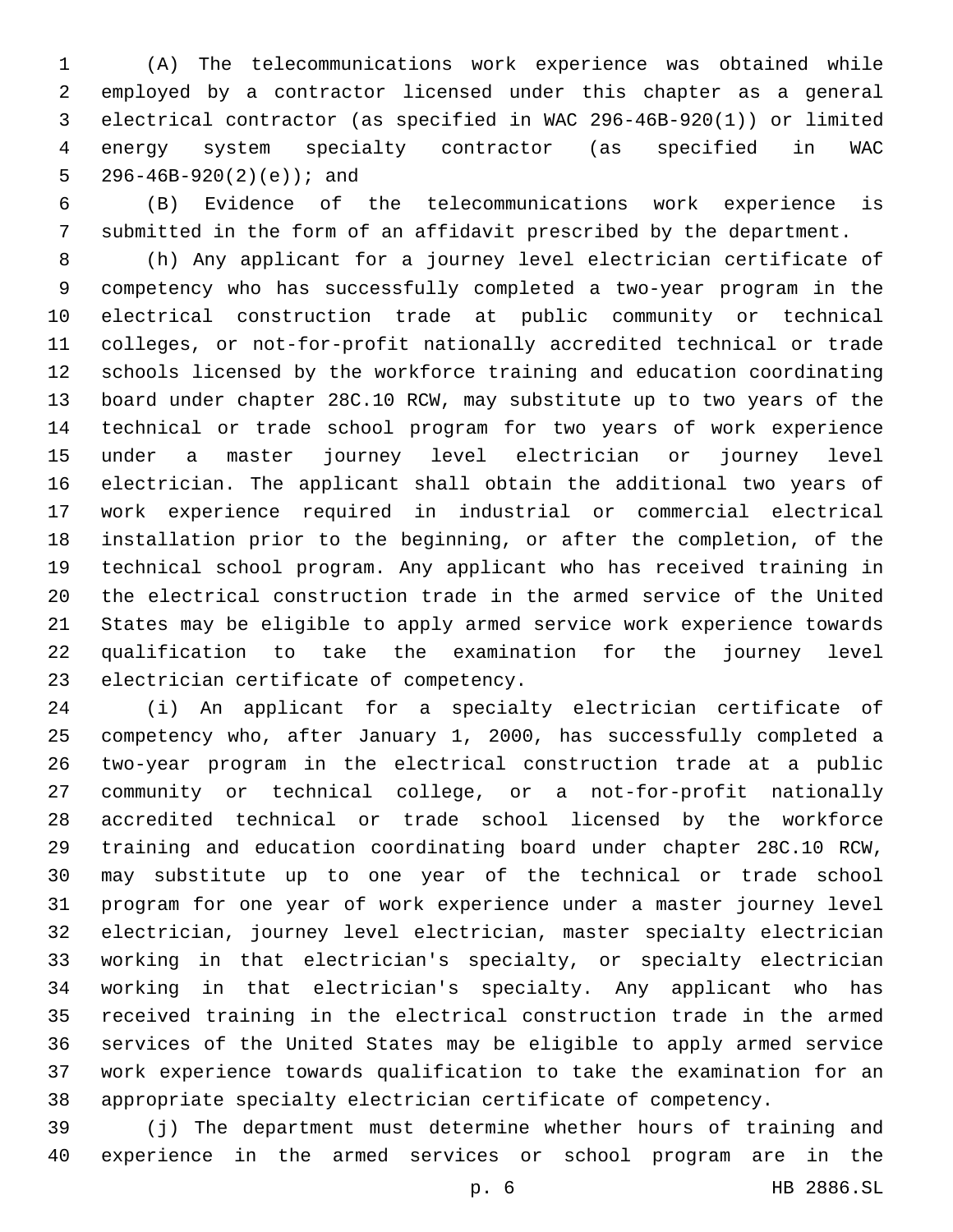electrical construction trade and appropriate as a substitute for hours of work experience. The department must use the following criteria for evaluating the equivalence of classroom electrical training programs and work in the electrical construction trade:

 (i) A two-year electrical training program must consist of three 6 thousand or more hours.

 (ii) In a two-year electrical training program, a minimum of two thousand four hundred hours of student/instructor contact time must be technical electrical instruction directly related to the scope of work of the electrical specialty. Student/instructor contact time 11 includes lecture and in-school lab.

 (iii) The department may not allow credit for a program that accepts more than one thousand hours transferred from another 14 school's program.

 (iv) Electrical specialty training school programs of less than two years will have all of the above student/instructor contact time hours proportionately reduced. Such programs may not apply to more than fifty percent of the work experience required to attain 19 certification.

 (v) Electrical training programs of less than two years may not be credited towards qualification for journey level electrician unless the training program is used to gain qualification for a four 23 thousand hour electrical specialty.

(k) No other requirement for eligibility may be imposed.

 (2) The department shall establish reasonable rules for the examinations to be given applicants for certificates of competency. In establishing the rules, the department shall consult with the board. Upon determination that the applicant is eligible to take the examination, the department shall so notify the applicant, indicating 30 the time and place for taking the examination.

 (3) No noncertified individual may work unsupervised more than one year beyond the date when the trainee would be eligible to test for a certificate of competency if working on a full-time basis after original application for the trainee certificate. For the purposes of this section, "full-time basis" means two thousand hours.

 **Sec. 3.** RCW 19.28.400 and 2014 c 156 s 1 are each reenacted and 37 amended to read as follows:

 The definitions in this section apply throughout this subchapter 39 unless the context clearly requires otherwise.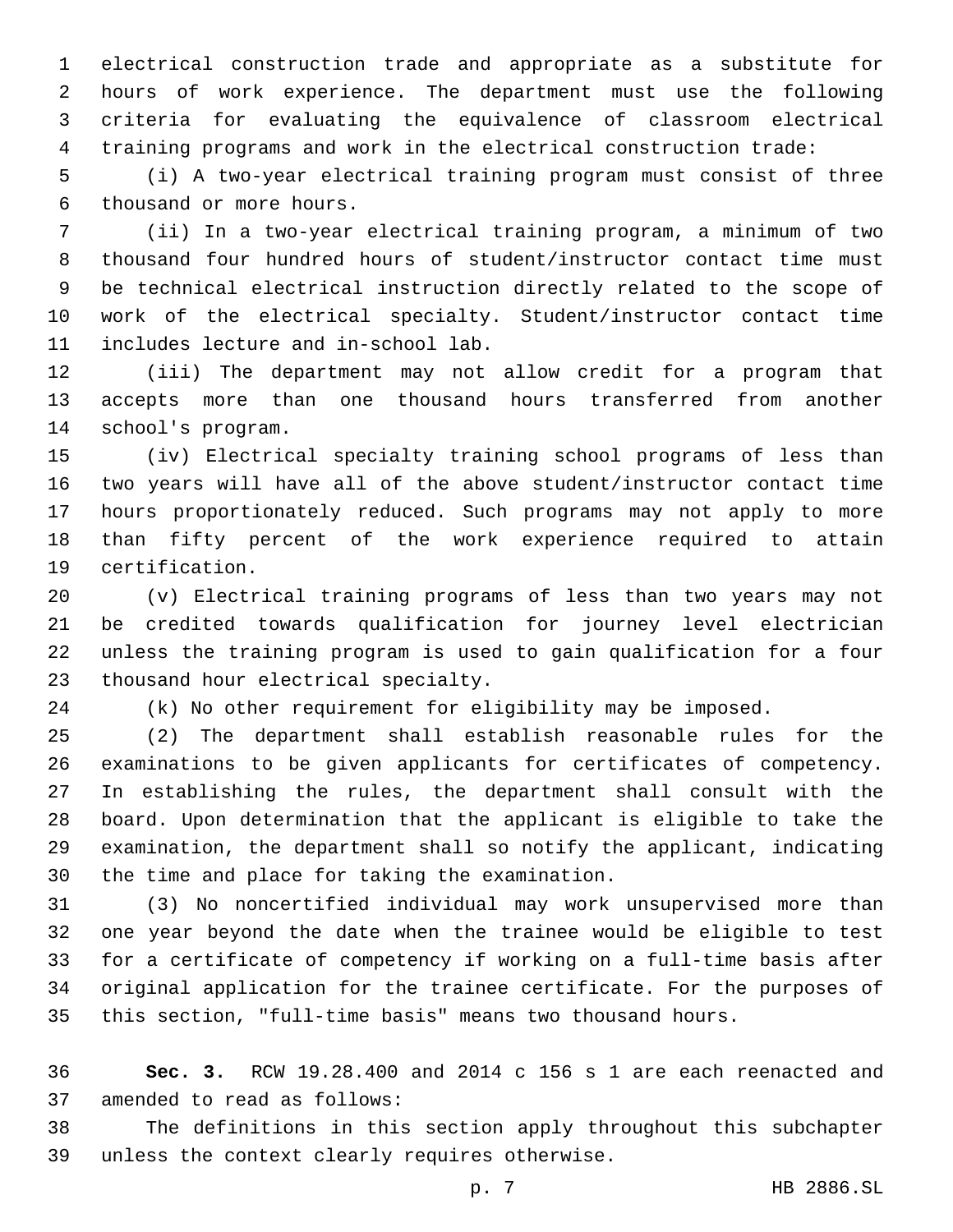(1) "Board" means the electrical board under RCW 19.28.311.

(2) "Department" means the department of labor and industries.

 (3) "Director" means the director of the department or the 4 director's designee.

 (4) "Telecommunications administrator" means a person designated by a telecommunications contractor to supervise the installation of telecommunications systems in accordance with rules adopted under 8 this chapter.

 (5) "Telecommunications backbone cabling systems" means a system that provides interconnections between telecommunications closets, equipment rooms, and entrance facilities in the telecommunications cabling system structure. Backbone cabling consists of the backbone cables, intermediate and main cross-connects, mechanical terminations, and patch cords or jumpers used for backbone to backbone cross-connection. Backbone cabling also includes cabling 16 between buildings.

 (6) "Telecommunications closet" means a room for housing telecommunications equipment, cable terminations, and cross-connect wiring that serve that particular floor. The closet is the recognized transition point between the backbone and horizontal cabling systems.

 (7) "Telecommunications contractor" means a person, firm, partnership, corporation, or other entity that advertises, offers to undertake, undertakes, submits a bid for, or does the work of installing or maintaining telecommunications systems.

 (8) "Telecommunications horizontal cabling systems" means the portions of the telecommunications cabling system that extend from the work area telecommunications outlet or connector to the telecommunications closet. The horizontal cabling includes the horizontal cables, the telecommunications outlet or connector in the work area, the mechanical termination, and horizontal cross-connections located in the telecommunications closet.

 (9) "Telecommunications network demarcation point" means the point or interconnection between the service provider's communications cabling, terminal equipment, and protective apparatus and the customer's premises telecommunications cabling system. The location of this point for regulated carriers is determined by federal and state regulations. The carrier should be contacted to determine the location policies in effect in the area.

 (10) "Telecommunications scope of work" means the work of a telecommunications contractor as defined in this section and as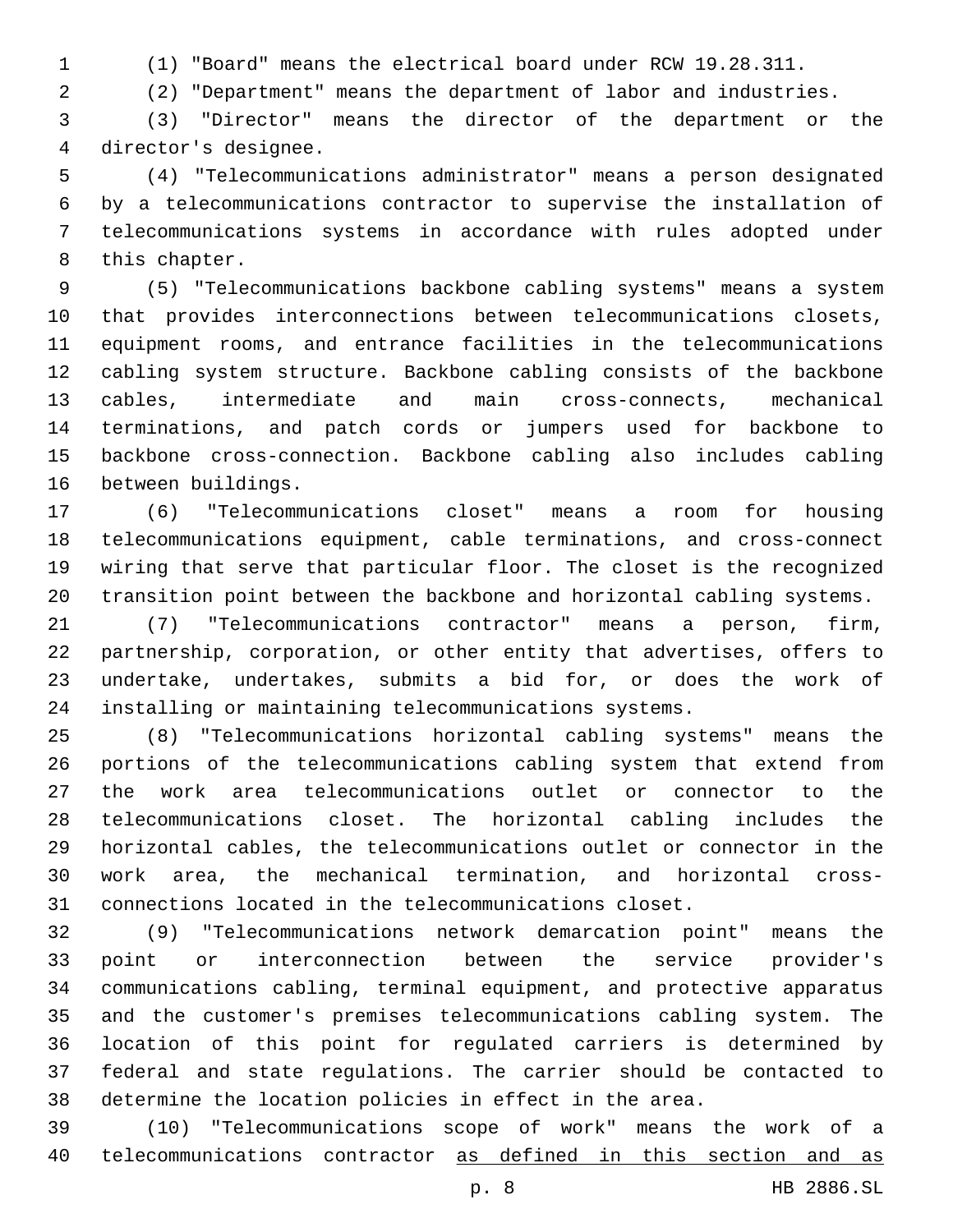specified by rule of the department. This includes, but is not 2 limited to, the installation, maintenance, and testing of telecommunications systems, equipment, and associated hardware, pathway systems, and cable management systems, which excludes cable tray and conduit raceway systems. The scope also includes installation of open wiring systems of telecommunications cables, surface nonmetallic raceways designated and used exclusively for telecommunications, optical fiber innerduct raceway, underground raceways designated and used exclusively for telecommunications and installed for additions or extensions to existing telecommunications systems not to exceed fifty feet inside the building, and incidental short sections of circular or surface metal raceway, not to exceed ten feet, for access or protection of telecommunications cabling and installation of cable trays and ladder racks in telecommunications 15 service entrance rooms, spaces, or closets.

 (11) "Telecommunications service entrance room or space" means a room or space used as the building serving facility in which the joining of inter-building and intra-building backbone facilities takes place. The service entrance room may also house electronic equipment serving any telecommunications function.

 (12) A "telecommunications structured cabling system" is the complete collective configuration of cabling and associated hardware at a given site and installed to perform specific telecommunications 24 functions.

 (13) "Telecommunications systems" means structured cabling systems that begin at the demarcation point between the local service 27 provider and the customer's premises structured cabling system or the wiring, appliances, devices, or equipment as specified by rule of the 29 department.

 (a) Telecommunications systems ((encompass)) include, but are not 31 limited to, all forms of information generation, processing, and transporting of signals conveyed electronically or optically within or between buildings, including voice, data, video, and audio.

 (b) Telecommunications systems include, but are not limited to, structured cabling systems, compatible connecting hardware, telecommunications equipment, premises switching equipment providing operational power to the telecommunications device, infrared, fiber optic, radio-frequency, power distribution associated with telecommunications systems, and other limited-energy interconnections associated with telecommunications systems or appliances.